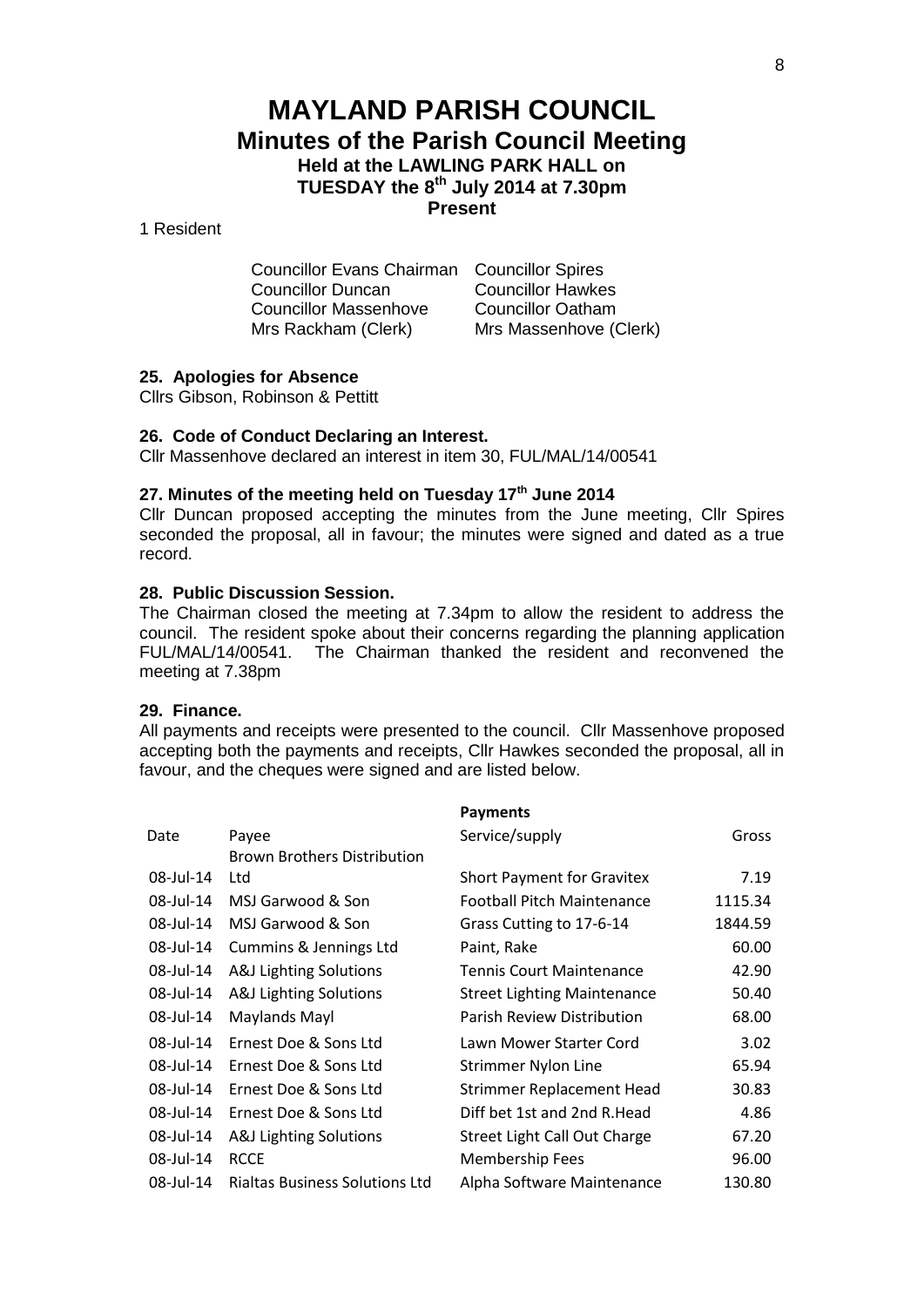| 25-Jul-14       | All Staff payments             | <b>Staff Wages</b>           | 1463.78  |
|-----------------|--------------------------------|------------------------------|----------|
| 08-Jul-14       | <b>Active Solutions</b>        | Main Building Elec Test      | 175.00   |
| 08-Jul-14       | Adelroofing                    | Lawling Park Hall New Roof   | 10120.35 |
| 08-Jul-14       | Mrs J Rackham                  | Petty Cash                   | 100.00   |
| 08-Jul-14       | Kier MG Ltd                    | <b>Tennis Court Lighting</b> | 2407.86  |
|                 |                                | <b>Receipts</b>              |          |
| 09-Jun-14       | Mayland Village FC             | May Fees                     | 252.00   |
| $11$ -Jun- $14$ | Debs Fitness & Hall Hirers     | Fees                         | 257.00   |
| 24-Jun-14       | <b>Mayland Boxing Club</b>     | June Fees                    | 70.00    |
| 24-Jun-14       | <b>Netball Club</b>            | Fees                         | 20.00    |
| 24-Jun-14       | <b>Various Residents</b>       | <b>Tennis Fees</b>           | 15.00    |
|                 |                                |                              | 614.00   |
|                 |                                | <b>Petty Cash</b>            |          |
| 02-Apr-14       | <b>Mayland Service Station</b> | Petrol                       | 6.51     |
| 30-Apr-14       | Wickes                         | Guttering                    | 14.22    |
| 13-May-14       | Tesco                          | Petrol                       | 12.23    |
| 14-May-14       | <b>RS Components</b>           | Thermometers                 | 21.66    |
| 14-May-14       | <b>DHBUG</b>                   | Membership Fee               | 5.00     |
| 14-May-14       | Post Office                    | <b>Stamps</b>                | 25.74    |
| 16-Jun-14       | Tesco                          | Petrol                       | 13.01    |
| 04-Jul-14       | L M Sage                       | Padlock                      | 3.18     |
| 05-Jul-14       | All Seasons                    | <b>Toilet Rolls</b>          | 8.00     |

Mandate form. Updating the signatories on the accounts was agreed. All signatories remain with the addition of Mrs J Massenhove Clerk and RFO

### **30. Planning**

### **Consideration of applications for the council to make comment to the Planning Authority.**

**FUL/MAL/14/00541.** 2 No. new self build chalet bungalows on vacant site. Land South of Bartlett Close, Mayland.

# **Cllr Massenhove did not take part in the discussion nor did he vote on this application.**

# 5 Objections

T2 Access, 5) Insufficient parking, the access road is narrow (only one car width).

6) Does not provide safe access to emergency and service vehicles. (the recycling vehicles cannot access the existing properties which shows you how narrow the road is.

H4. Density. 1), 2), 4), 5) & 7). Taken from the pre-submission LDP 2014/2029 H4 Backland Development 2), There will be material impact on nearby properties. This council also raised concerns regarding the sewage system.

### **Planning decisions made by the local Planning Authority.**

**FUL/MAL/14/00299.** Demolish existing chalet detached dwelling house and construct 2No. dwelling houses with amenity space and off street parking including garages. 14 Marine Parade. Refused.

**31. Lawling Park Committee** Inc. Bakersfield, Lawling Playing Field & Dog Walk Area. The June meeting was cancelled as it was inquorate. The Chairman asked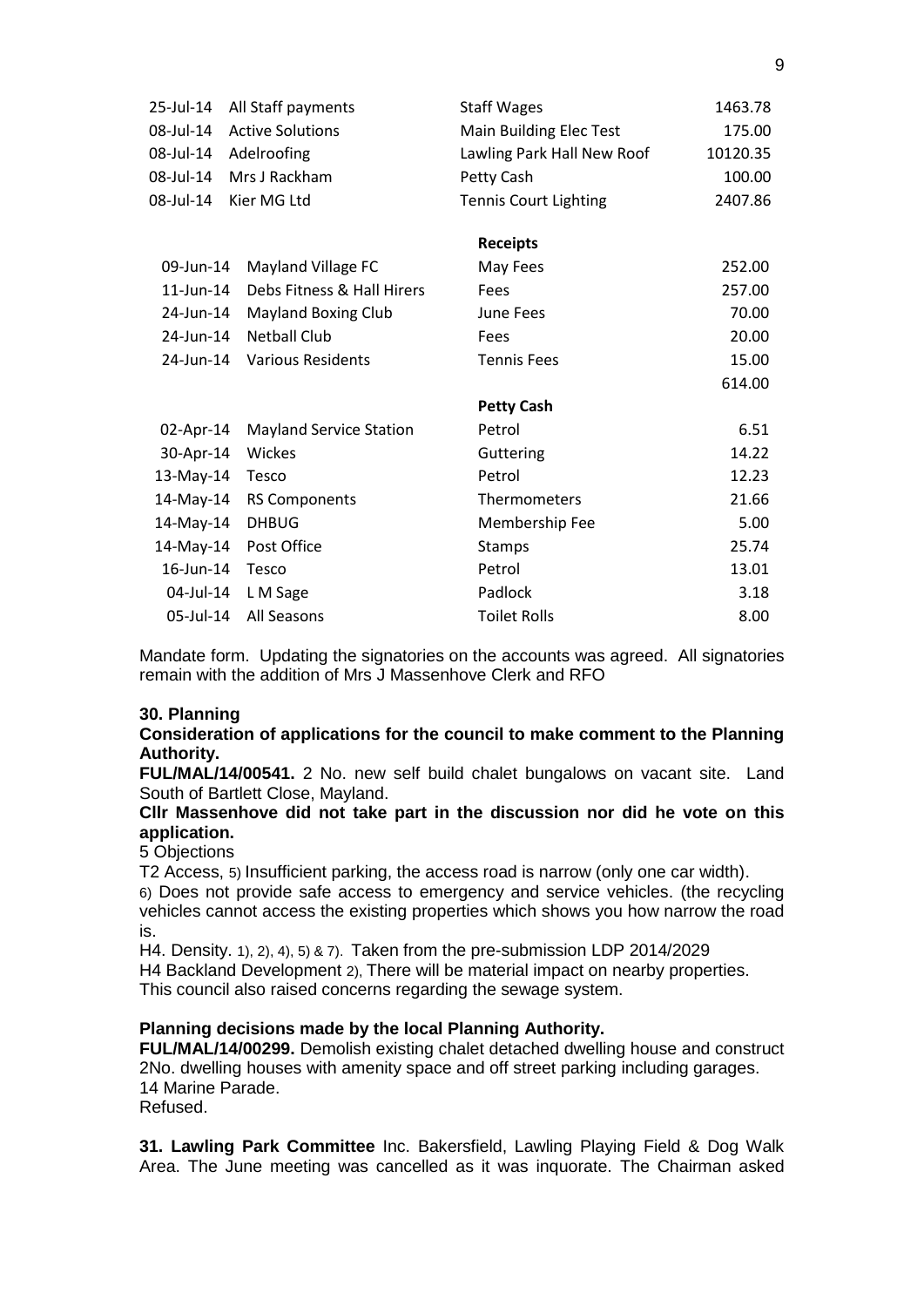Councillors to give apologies when absent from meetings as inquorate meetings costs the council money as the Clerk still has to be paid for her time. It also wastes time of the other Councillors.

The roof of the main hall has been replaced. The guttering is leaking slightly. **Add to LPC agenda.**

Issues were raised regarding the electrical supply to the Tennis Courts. **Add to LPC agenda.**

# **32. Highways**

Nipsells Chase hearing. It was noted that the hearing is being held on Thursday  $31<sup>st</sup>$ July in the Henry Samuel Hall.

Imperial Avenue report. It was reported that the repairs to the carriageway have been completed.

Nipsells Chase carriageway is sinking at the junction of Wembley Avenue. This has been reported previously but it was felt the condition of the carriageway is getting worse. **Clerk** to action.

An over height fence is being erected in Nipsells Chase and it has been moved forward too. **Cllr Duncan** will advise the Clerk the exact location of the property to allow it to be reported to ECC Highways.

**33. Parks & Open Spaces.** Inc. George Cardnells Memorial Field, Everitt Brothers Memorial Park & Mayland Nature Reserve.

The MNR is looking good however; there is some litter that needs clearing. **Clerk** to action.

Cardnell's sign needs repairing. 5 post clips are required**. Clerk** to action.

The hedge at Cardnells abutting North Drive needs cutting, the council may consider putting this on the regular grass cutting contract schedule. **Add to August Agenda**

# **34. Village Environment**

Incudes: Lighting, Vandalism, Sea Wall, Transport

Light in Cherry Alley still not working, reported to UK Power Network by our lighting contractor, **Clerk** to obtain an update.

Sea Wall, Cllr Spires showed pictures of the damage of the wall. It was noted that the Clerk has already sent the pictures to the Environment Agency.

Contractors are cutting back trees at Seaview Parade where they are touching overhead power cables. The Enforcement Officer at MDC was called to check on this. It was agreed to get some feedback. **Clerk** to action.

Cllr Oatham said that some old footpaths in Mayland are disappearing, if he highlights particular paths would the council help get them reinstated and onto the ECC's Definitive Map? It was agreed that once the information was obtained by Cllr Oatham the council would discuss this issue. **Cllr Oatham** to action.

### **35. Neighbourhood Plan**

The letter from MDC was discussed and the contents noted. A NP meeting will be arranged for Tuesday 5<sup>th</sup> August in the LPH. Clerk to action. It was also agreed that a fourth Councillor is needed to cover holiday periods. **Add to August Agenda**

Cllr Spires collated the previously circulated information into a Newsletter, it was agreed that if there are no costs involved then it can be published in this month's Maylands Mayl. However, if costs are involved then they must be agreed before publication. **Cllr Spires** to contact the Editor of the Maylands Mayl for clarification. **Add to August Agenda**

### **36. Correspondence.**

MDC. Community Infrastructure Levy Consultation.